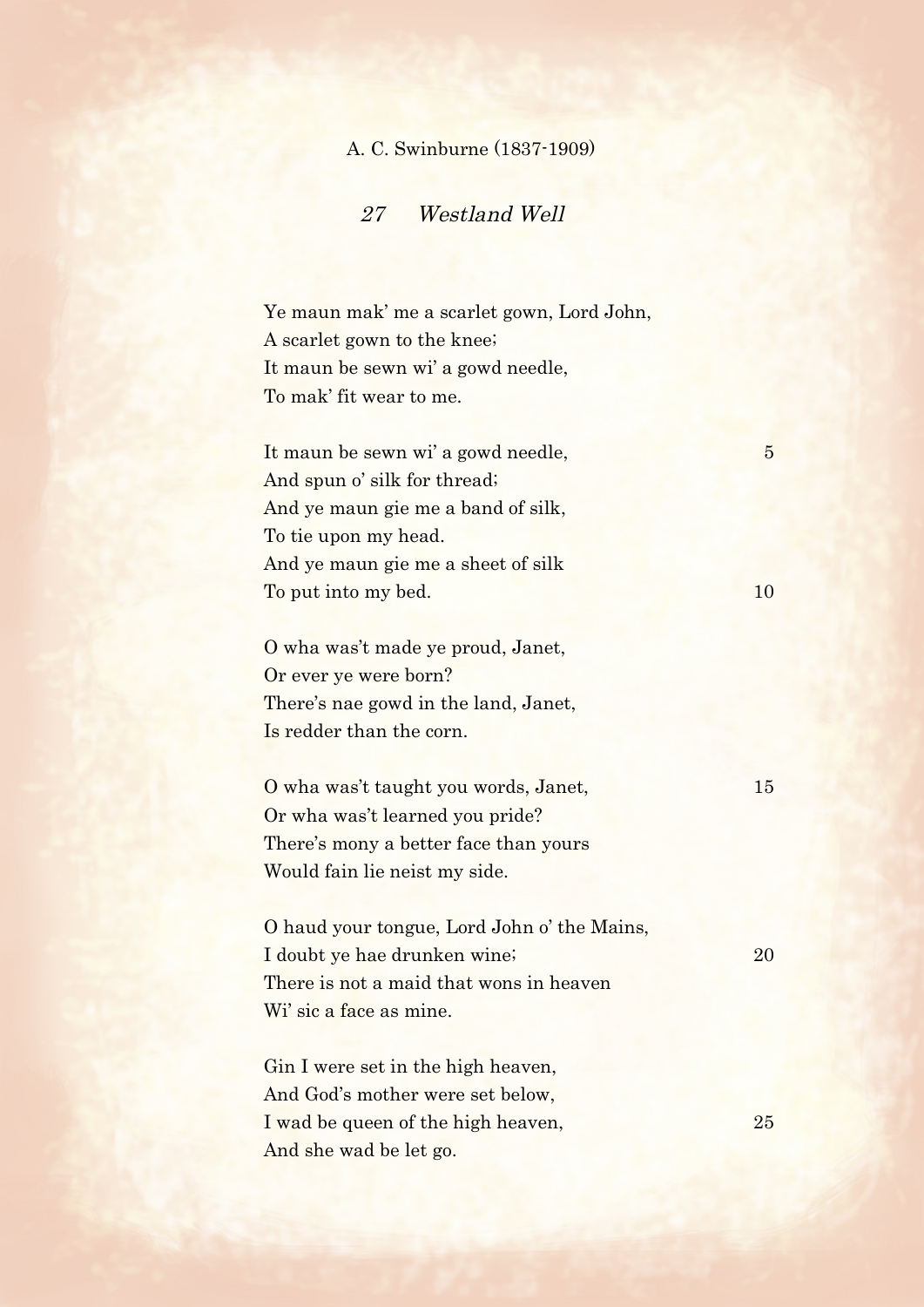| When she cam in Lord John's bower,<br>She never had kissed man;                                                                                  |    |
|--------------------------------------------------------------------------------------------------------------------------------------------------|----|
| When she cam frae Lord John's bower,<br>She was but his leman.                                                                                   | 30 |
| O ye'll gar make me a bonny bed,<br>Ye'll make it warm and sweet,<br>Ye'll set a pillow to my head, mither,<br>And a pillow to my feet.          |    |
| It fell about the middle May time<br>When the apple flowers wax red,<br>Her mither began to chide with her<br>She kept sae lang abed.            | 35 |
| I canna stand to walk, mither,<br>But I'm just like to die,<br>And wae be to your bonny bloodhound<br>That bit me by the knee.                   | 40 |
| Yestreen my maids took off the sheet<br>To wash i' the Westland Well,<br>And lest the bonny web suld ravel,<br>I set a hand mysell.              | 45 |
| We washed the blue thread and the brown,<br>The white thread and the black;<br>And sae cam ben your fause bloodhound,<br>And bit me in the back. | 50 |
| Sae sair it rent and bit, mither,<br>Sae sair it bit and clang,<br>And ever I hope in God, mither,<br>Ye'll gar that bloodhound hang.            |    |
| What's this o't now maiden Janet?                                                                                                                | 55 |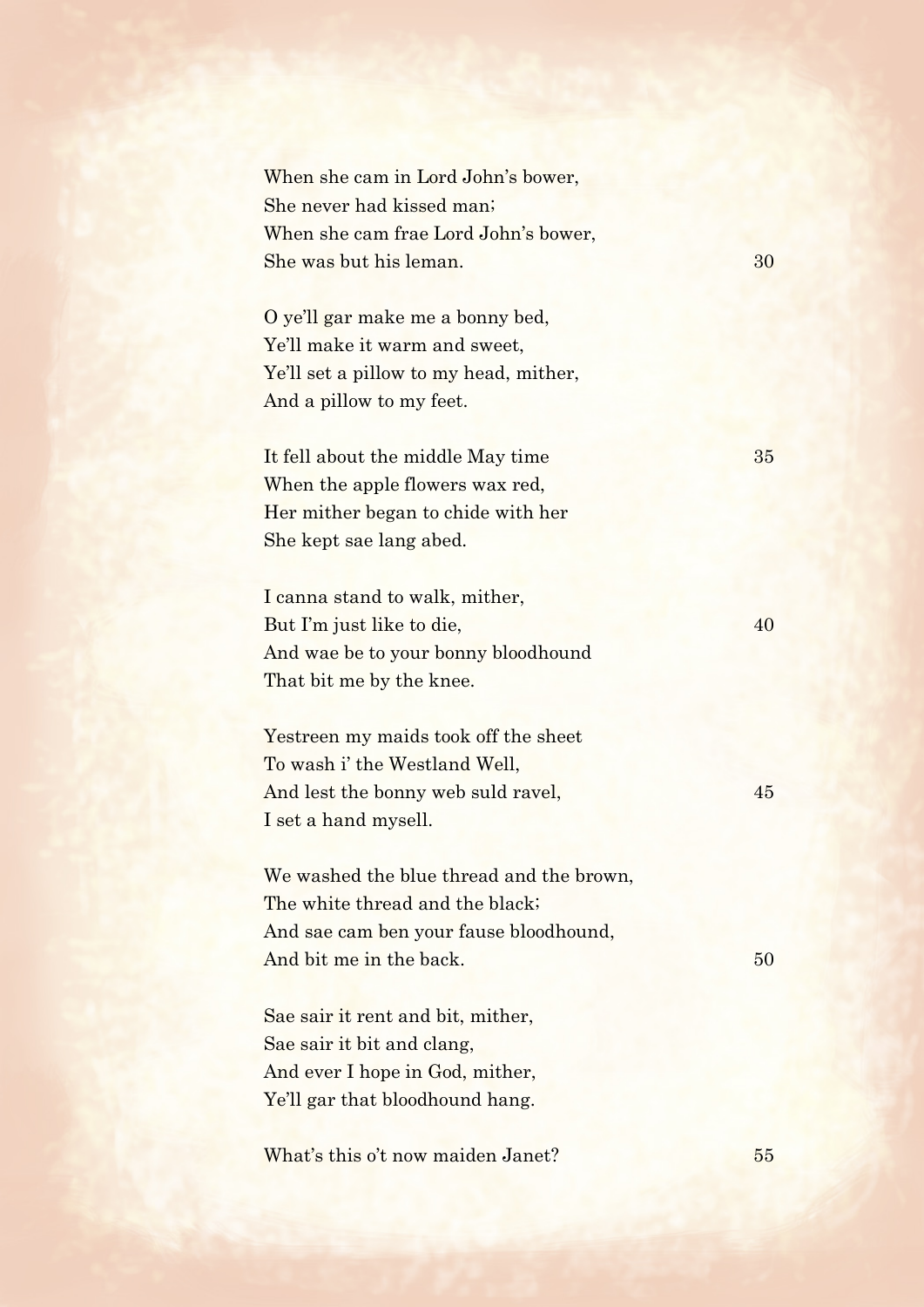What's this o't now? quo' she; There's nae such hound that bites women, There's nae such langs to me.

Tell me now, Janet, she says, And I winna gar ye lee, 60 Is this a hound's tooth or a child's shaping That mars your straight body?

O where your cheek was red, Janet, Your cheek is sick and wan; And where your back was right and flat, 65 It bows like a loaden man.

O where your throat was round, Janet, It's lean and loose by this; And where your lip was sweet, Janet, It's grown too thin to kiss. 70

The blood sprang in her cheek, fair Janet, The blood sprang in her chin; I doubt there's ane wad kiss me, mither, Though I be sick and thin.

About the time of moon rising 75 They set her saft in bed, About the time of star setting They streekit her for dead.

O ill be in your meat, Lord John, And ill be in your wine; 80 Gin the bairn be none of your getting, I'm sure it's none of mine.

Ill be in your bed, Lord John, And ill be in your way, Gin ye had been hangit a year agone, 85